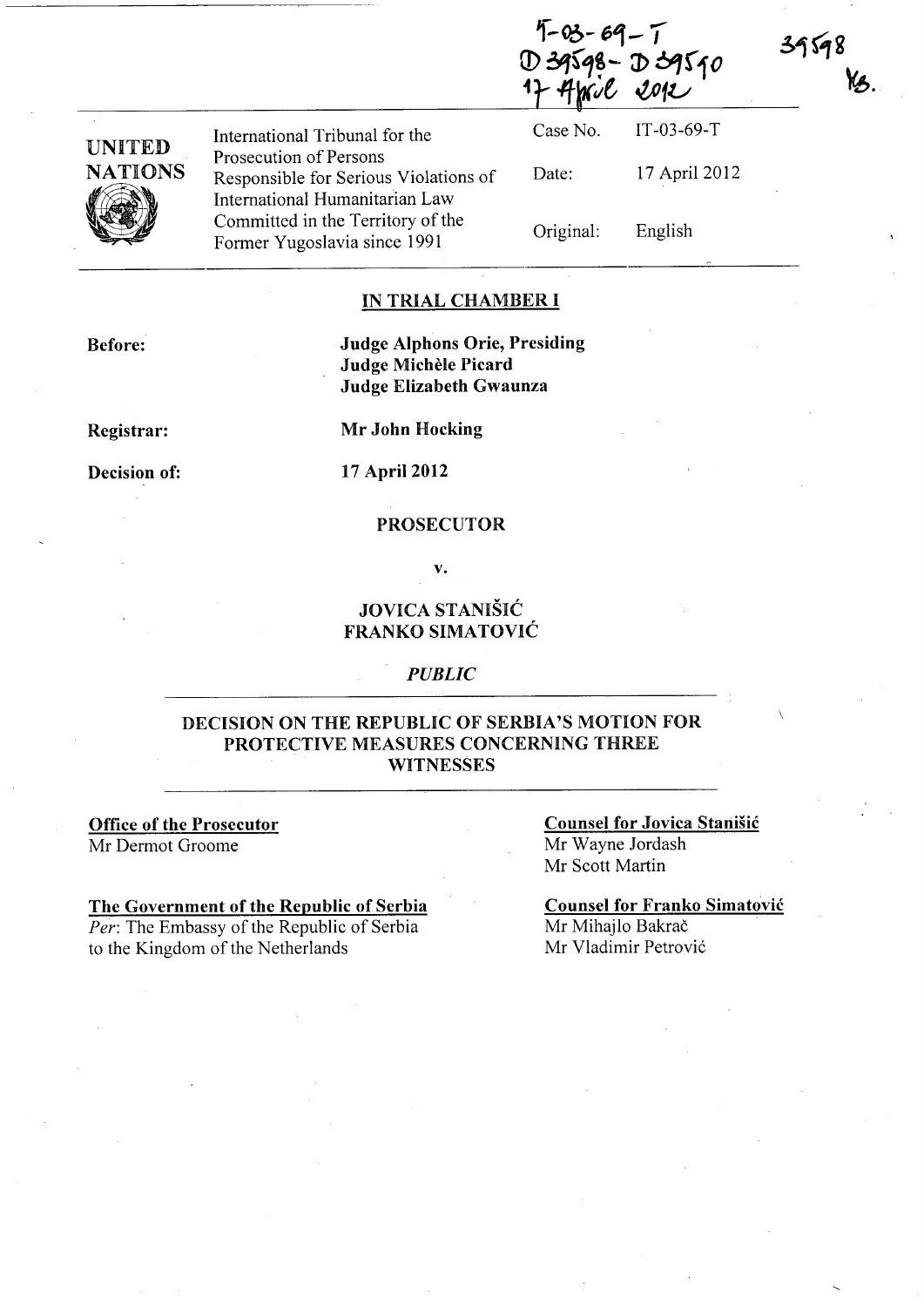# I. PROCEDURAL HISTORY AND SUBMISSIONS

l. On 5 August 2011, the Republic of Serbia ("Serbia") filed a motion ("Motion") invoking Rules 54 *bis,* 75, and 79 of the Tribunal's Rules of Procedure and Evidence ("Rules") and requesting that the identity of witnesses Dragoslav Krsmanović (DST-040), Dušan Knežević (DST-044), and Milenko Lemić (DST-063) be protected and that they testify in closed session in order to protect Serbia's national security interests.<sup>1</sup> Serbia noted that witnesses Krsmanović and Knežević were former members of its Ministry of Interior Departments of State Security and Public Security, respectively, while Lemić was a former member of its State Security Agency ("BIA").<sup>2</sup> In response to a request made by the Stanišić Defence, the three witnesses were granted waivers by Serbia to testify on classified information concerning the operation of Serbia's security services.<sup>3</sup> On 15 August 2011, the Prosecution responded, opposing the Motion and stating that it represented a blanket and unsubstantiated request.<sup>4</sup>

2. On 17 August 2011, the Chamber invited Serbia to identify the specific national security interests it sought to rely on for the purpose of its Motion and to clarify whether any lesser protective measures would suffice to protect such interests.<sup>5</sup>

3. On 18 August 2011, the Chamber ordered that witness Knežević should testify provisionally with pseudonym and in closed session while the extent of his testimony's confidentiality would be considered upon receipt of Serbia's additional submissions. 6 In addition, the Chamber decided that his testimony should be given without voice or face distortion noting that the witness had not requested protective measures himself. <sup>7</sup>

4. On 22 August 2011, Serbia filed further submissions ("Further Submissions") reiterating its request for protection of the identity of all three witnesses by introducing their evidence in closed session.<sup>8</sup> As for witness Knežević, Serbia requested the opportunity to review the transcript of his testimony and propose redactions to protect its national security interests.<sup>9</sup>

<sup>&</sup>lt;sup>1</sup> The Republic of Serbia's Motion for Protective Measures consisting of Closed Sessions for the Testimony of Three Witnesses, 5 August 2011 (Confidential).

 $\overline{2}$ Motion, para. 2.

<sup>3</sup> Motion, paras 1-2.

<sup>&</sup>lt;sup>4</sup> Prosecution Response to the Republic of Serbia's Motion for Protective Measures consisting of Closed Session for the Testimony of Three Witnesses, 15 August 2011 (Confidential).

<sup>5</sup> Invitation to the Republic of Serbia to File further Submissions in relation to its Request for Protective Measures for Three Witnesses (Witnesses DST-040, DST-044, and DST-063), 17 August 2011 (Confidential).

 $\frac{6}{7}$  T. 13358-13359.

T.13359.

 $\bf 8$ Further Submission of the Republic of Serbia for Protective Measures for Three Witnesses in accordance with the Trial Chamber's Invitation from 17 August 2011, 22 August 2011 (Confidential) ("Further Submissions"). 9

Further Submissions, paras 8-9.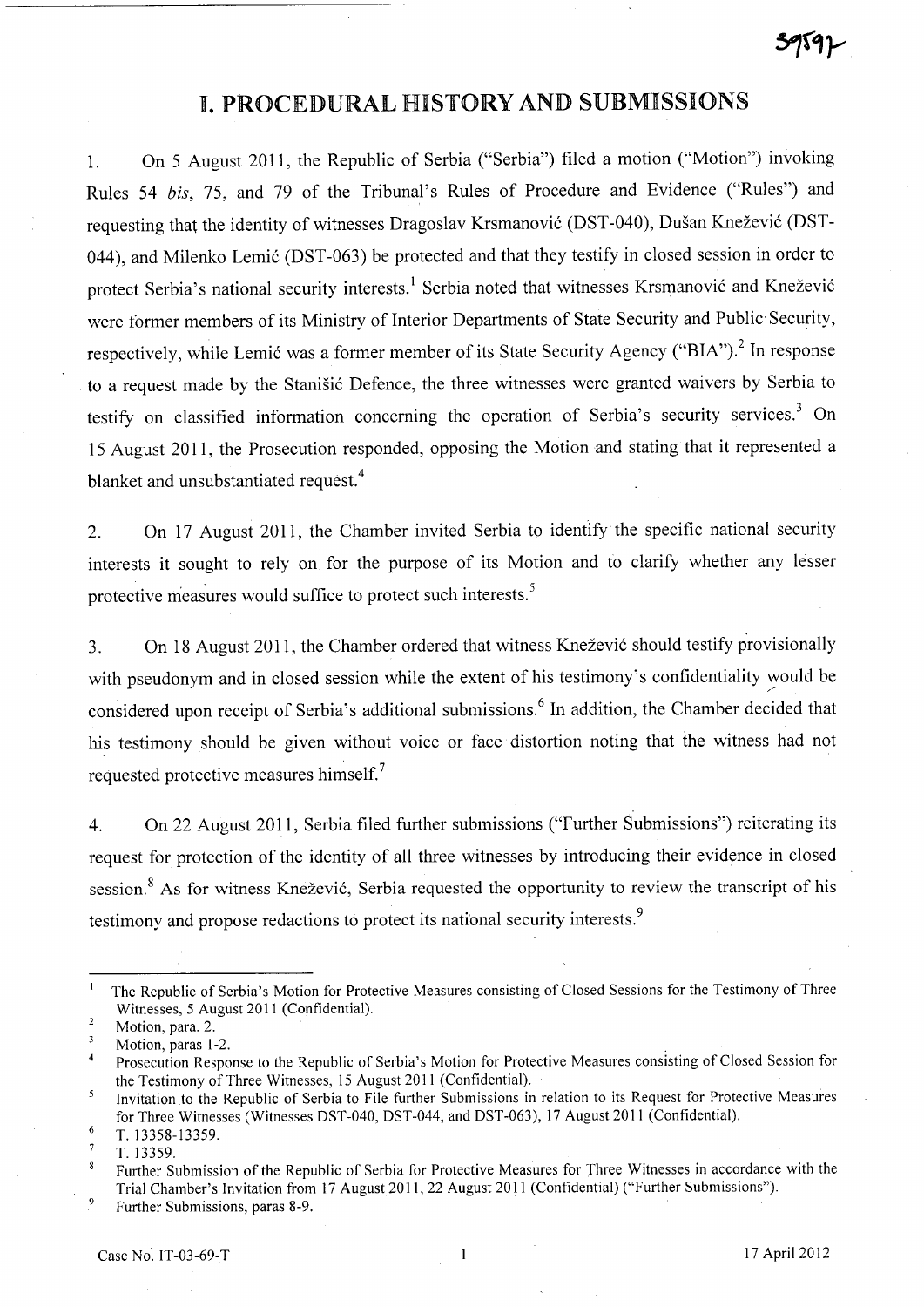5. On 24 August 2011, the Chamber, noting that there was no personal request for protective measures, ordered witness Lemić to testify in closed session without face or voice distortion.<sup>10</sup>

6. On 29 August 2011, the Prosecution responded to Serbia's Further Submissions, maintaining its objection to the use of protective measures as the Motion remained effectively unsubstantiated.<sup>11</sup> The Prosecution requested the Chamber not to apply provisional measures with regard to the forthcoming testimony of witness Krsmanović, to impose a time frame for Serbia to propose redactions to the transcripts of the testimony of witnesses Knežević and Lemić, and to allow it to respond to such proposals. 12

7. On 1 September **2011,** the Chamber decided that witness Krsmanovi6 should testify with the same provisional protective measures as witnesses Knežević and Lemić.<sup>13</sup>

8. On 17 November 2011, the Chamber observed that, having heard the witnesses' testimony, Serbia's national security interests could be sufficiently protected by redactions to the transcripts of their testimony and invited Serbia to review such transcripts and propose redactions deemed necessary to protect its national security interests. 14

9. On 9 January 2012, Serbia requested that witness Lemic's identity remain protected and submitted proposed redactions to the transcripts of the three witnesses' testimony with a view to protecting the identity of former members of the BIA and its predecessors, the identity of sources providing information to the security services, and certain methods used to collect, process, and distribute classified information.<sup>15</sup> With regard to the need not to identify former members of the BIA and its predecessors, including witness Lemić, Serbia submitted that public disclosure of such information could jeopardise their safety and that, under the relevant domestic legislation, its security services would be obliged to provide such persons with protection which, as a result, would undermine the security services' capacity to engage in other activities.<sup>16</sup> As to the protection of sources, Serbia referred to the risks created for the security and privacy of such persons and the

 $10$  T. 13552-13553.

<sup>11</sup> Prosecution Response to Further Submission of the Republic of Serbia for Protective Measures for Three Witnesses in Accordance with the Trial Chamber's Invitation from 17 August 2011, 29 August 2011 (Confidential) ("Prosecution Response of 29 August 2011 "), para. 2.

<sup>&</sup>lt;sup>12</sup> Prosecution Response of 29 August 2011, paras 4-10.<br><sup>13</sup>  $\pm 7.13912$ 

<sup>\3</sup> T.13812.

<sup>&</sup>lt;sup>14</sup> Second Invitation to the Republic of Serbia in Relation to its Request for Protective Measures for Witnesses DST-040, DST-044, and DST-063, 17 November 2011 (Confidential).

<sup>&</sup>lt;sup>15</sup> The Republic of Serbia's Submission for Protective Measures in relation to Witnesses DST-040, DST-044, and DST-063 and in accordance with the Trial Chamber I Second Invitation from 17 November 2011, 9 January 2012 (Confidential) ("Serbia's Submissions of9 January 2012") and Annexes B-Kl.

<sup>&</sup>lt;sup>16</sup> Serbia's Submissions of 9 January 2012, paras 7-12 and Annexes B1, C1, D1, E1-E2, E4, E6-E7, E9, F1-F3, F5-F6, G1, G3, H1, I1, J1, K1.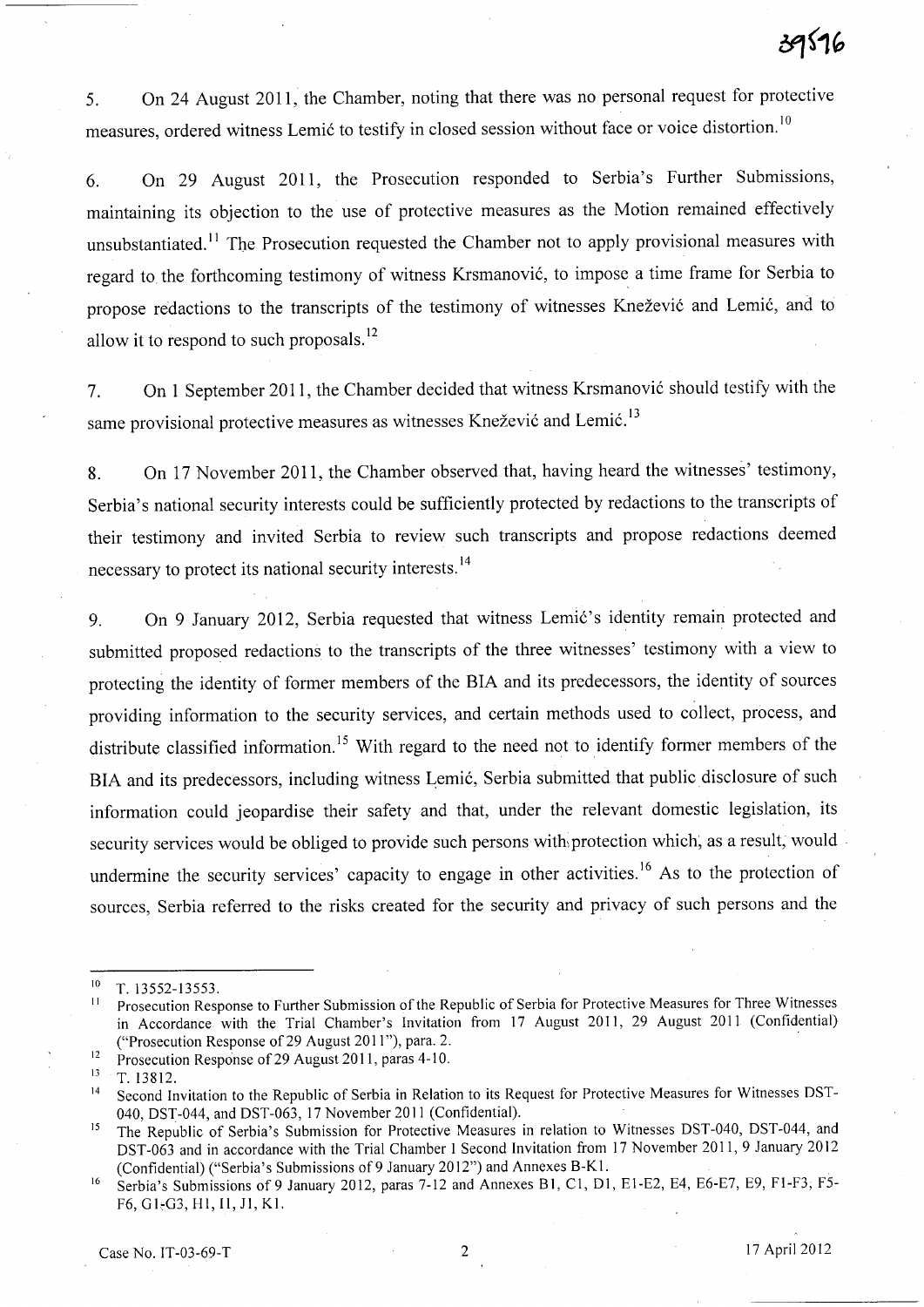potential deterrent effect that disclosure would have on potential sources.<sup>17</sup> Lastly, as to the protection of methods used by its security services, it referred to the potential danger of alerting terrorists to them and the fact that such information is classified under national legislation.<sup>18</sup>

10. On 23 January 2012, the Prosecution noted that Serbia had failed to substantiate the request concerning former, as opposed to active, BIA operatives and invited the Chamber to find the request for protection of the identity of witnesses Krsmanović and Knežević effectively withdrawn.<sup>19</sup> No position was taken with regard to the request concerning sources and methods used by Serbia's security services.2o

# **11.** APPLICABLE LAW

11. Article 20 (4) of the Tribunal's Statute ("Statute") and Rule 78 of the Rules provide that proceedings before a Trial Chamber shall be held in public unless otherwise provided.

12. Article 29 (1) of the Statute requires States to cooperate with the Tribunal in the investigation and prosecution of persons accused of committing serious violations of international humanitarian law.

13. Rule 54 of the Rules provides, in so far as relevant, that a Trial Chamber may issue such orders, summonses, subpoenas, warrants, and transfer orders as may be necessary for the purposes of the conduct of trial.

14. Rule 54 *bis* of the Rules reads, in so far as relevant, as follows:

"Orders Directed to States for the Production of Documents

- (A) A party requesting an order under Rule 54 that a State produce documents or information shall apply in writing to the relevant Judge or Trial Chamber [ ... ]
- (F) The State, if it raises an objection [ ... ] on the grounds that disclosure would prejudice its national security interests, shall file a notice of objection [...]. In its notice of objection the State;
	- (i) shall identify, as far as possible, the basis upon which it claims that its national security interests will be prejudiced; and
	- (ii) may request the Judge or Trial Chamber to direct that appropriate protective measures be made for the hearing of the objection, including in particular: [ ... ]

<sup>&</sup>lt;sup>17</sup> Serbia's Submissions of 9 January 2012, Annexes E5-E6, E11, F4-F5.

Serbia's Submissions of 9 January 2012, Annexes E3, E8, E10.

<sup>&</sup>lt;sup>19</sup> Prosecution Response to the Republic of Serbia's Second Further Submission on Protective Measures in relation to Witnesses DST-040, DST-044, and DST-063, 23 January 2012 (Confidential) ("Prosecution Response of 23 January 2012"); paras 2, 4-7.

<sup>&</sup>lt;sup>20</sup> Prosecution Response of 23 January 2012, para. 8.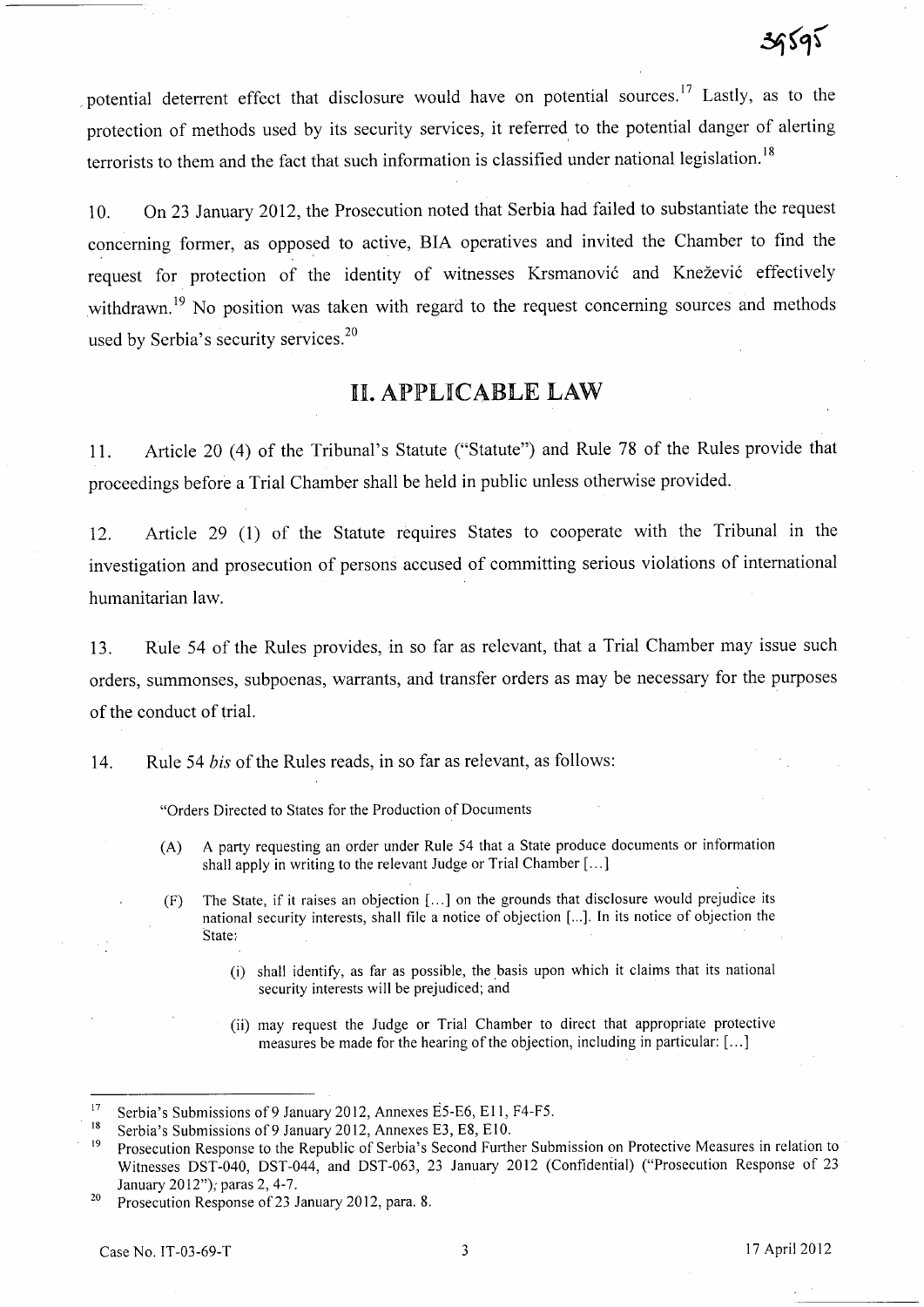- (b) allowing documents to be submitted in redacted form, accompanied by an affidavit signed by a senior State official explaining the reasons for the redaction  $[\dots]$
- (I) An order under this Rule may provide for the documents or information in question to be produced by the State under appropriate arrangements to protect its interests".

15. Rule 75 (A) of the Rules provides that a Chamber may order appropriate measures for the privacy and protection of victims and witnesses, provided that the measures are consistent with the rights of the accused.

16. Rule 79 of the Rules provides that a Trial Chamber may order that the press and the public be excluded from all or part of the proceedings for reasons of: (i) public order or morality; (ii) safety, security, or non-disclosure of the identity of a victim or witness as provided in Rule 75; or (iii) the protection of the interests of justice.

17. The Appeals Chamber in. *Prosecutor* v. *Krstic* clarified that applications for State documents, for which the State as the custodian of documents would have to produce them through its proper officer, would have to be made according to the procedure envisaged in Rule 54 *bis* of the Rules.<sup>21</sup> However, where a party sought to have State officials testify as witnesses on what they saw or heard in the course of exercising their official functions it should do so by applying for a *subpoena* under Rule 54 of the Rules.<sup>22</sup> If such officials would be questioned on matters concerning national security, a procedure analogous to that provided for by Rule 54 *bis* may need to be adopted.<sup>23</sup>

; 18. The Appeals Chamber has reiterated in *Prosecutor* v. *Milosevic* that the Rules had been intentionally drafted to incorporate safeguards for the protection of certain State interests in order to encourage the fulfilment of States' obligations under the Tribunal's Statute and Rules.<sup>24</sup> Accordingly, it held that a Trial Chamber has implicit authority pursuant to Article 29 of the Statute and Rules 39 and 54 *his* of the Rules to direct the application of appropriate protective measures to documents produced by a State, whether voluntarily or pursuant to an order of the Trial Chamber, in the interests of protecting a State's demonstrated national security interests. <sup>25</sup>

<sup>21 .</sup> *Prosecutor* v. *Radislav Krstic,* Case No. IT-98-33-A, Decision on Application for Subpoenas *("Krstic* Decision on Subpoenas"), 1 July 2003, paras 23-24, 27.

<sup>22</sup>*Krstic* Decision on Subpoenas, paras 22-27.

*<sup>23</sup> Krstic* Decision on Subpoenas, para. 28.

<sup>24</sup>*Prosecutor* v. *Slobodan Milosevic,* Case No. IT-02-54-AR108bis.2, Decision on Request for Review, 20 September 2005 (Confidential) *("Milosevic* Decision"), para. 11.

*<sup>25</sup> Milosevic* Decision, paras 11-12.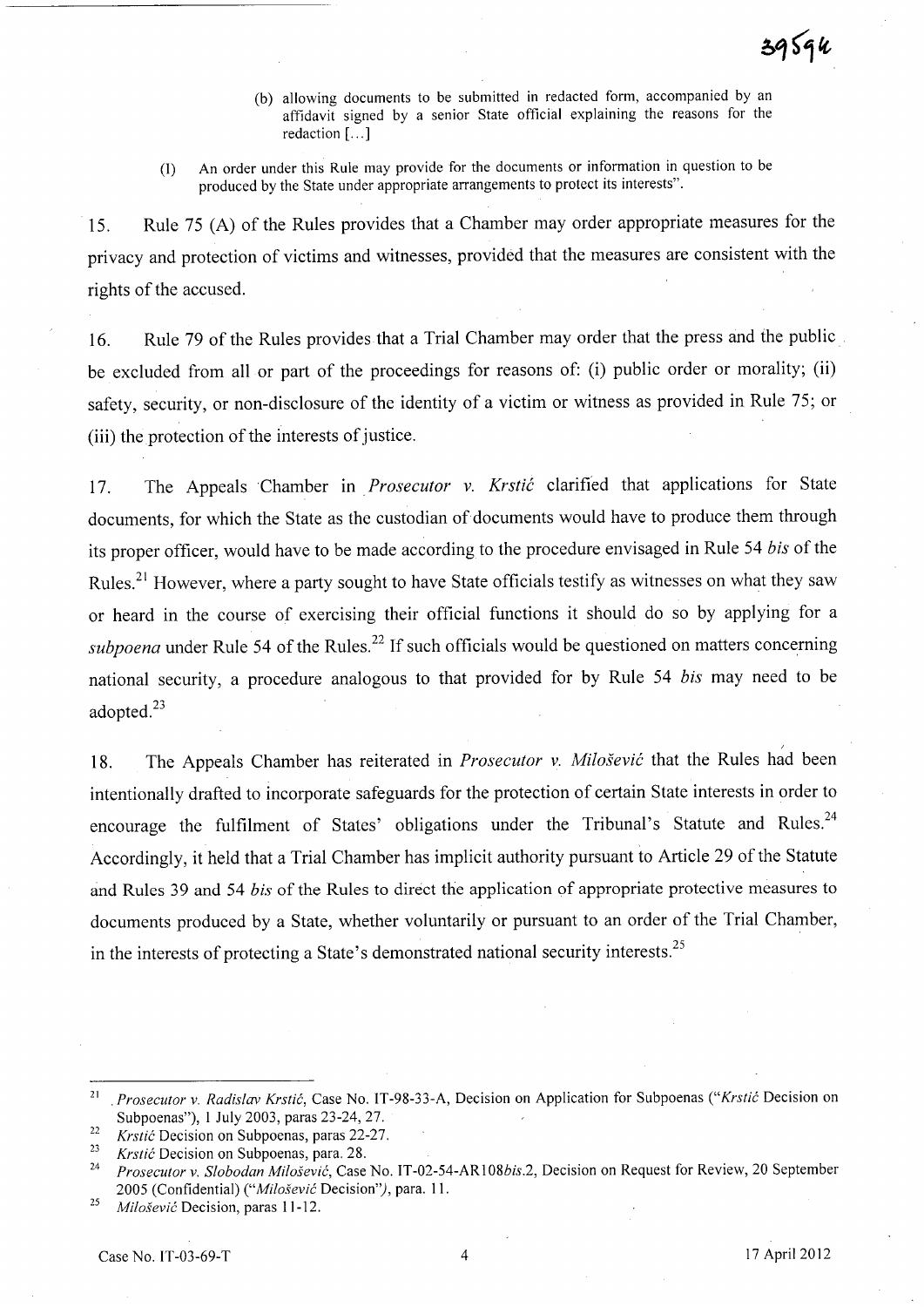# **III. DISCUSSION**

19. While Serbia invokes Rules 54 *his,* 75, and 79 of the Rules as the basis for its Motion, the Chamber notes that the request concerns protective measures with regard to the testimony of former State officials concerning matters they saw or heard in the exercise of their official functions. The three witnesses were not subpoenaed under Rule 54 of the Rules and no order addressed to Serbia was made under Rule 54 *his* of the Rules. Through its Motion, Serbia requested protection of its national security interests as affected by the testimony of the three witnesses to whom it had voluntarily granted waivers permitting them to testify before the Tribunal on matters involving the operation of its security services. In these circumstances, the Chamber finds that it has the implicit authority to assess whether Serbia's concerns about public disclosure of matters pertaining to its national security interests are indeed legitimate and, if so, grant the requested protective measures. Such authority is derived from Article 29 of the Statute requiring States to cooperate with the Tribunal and Rule 79 of the Rules allowing the Chamber to exclude the public from all or part of the proceedings for, *inter alia,* the protection of public order, the interests of witnesses as provided in Rule 75 and the interests of justice. In addition, this enables Serbia to benefit from safeguards protecting its demonstrated national security interests "analogous" to those envisaged by Rule 54 *his* of the Rules concerning the production of documents. <sup>26</sup>

20. Having considered the parties' submissions, the Chamber will consider in turn Serbia's requests for protective measures concerning (i) the identity of former members of Serbia's security services including the identity of the three witnesses; (ii) the identity of sources providing information to the security services; and (iii) certain means and methods employed by its security services as referred to in the relevant transcripts.

## A. Identity of former agents of the security services including the three witnesses

2l. With regard to Serbia's submission that disclosure of the identity and status of former agents would pose a threat to their safety, triggering as such an obligation for Serbia to protect them, the Chamber has previously held that, in order for such information to be protected under Rule 54 *his*  of the Rules, Serbia would have to demonstrate how a potential threat to the safety of former agents constitutes a national security interest, as opposed to a private security interest of such individuals.<sup>27</sup>

<sup>26</sup>*Krstic* Decision on Subpoenas, para. 28.

<sup>&</sup>lt;sup>27</sup> Decision on the Republic of Serbia's Requests for Protective Measures in relation to Documents Provided to the Prosecution, 7 October 2011 (Confidential) ("7 October 2011 Decision"), para. 29; Decision on the Republic of Serbia's Requests for Protective Measures in relation to Two Witnesses and Related Documents, 11 November 2011 (Confidential), para. 19; Decision on the Republic of Serbia's Motion for Protective Measures for Witness DST-074, 19 January 2012, paras 7-8.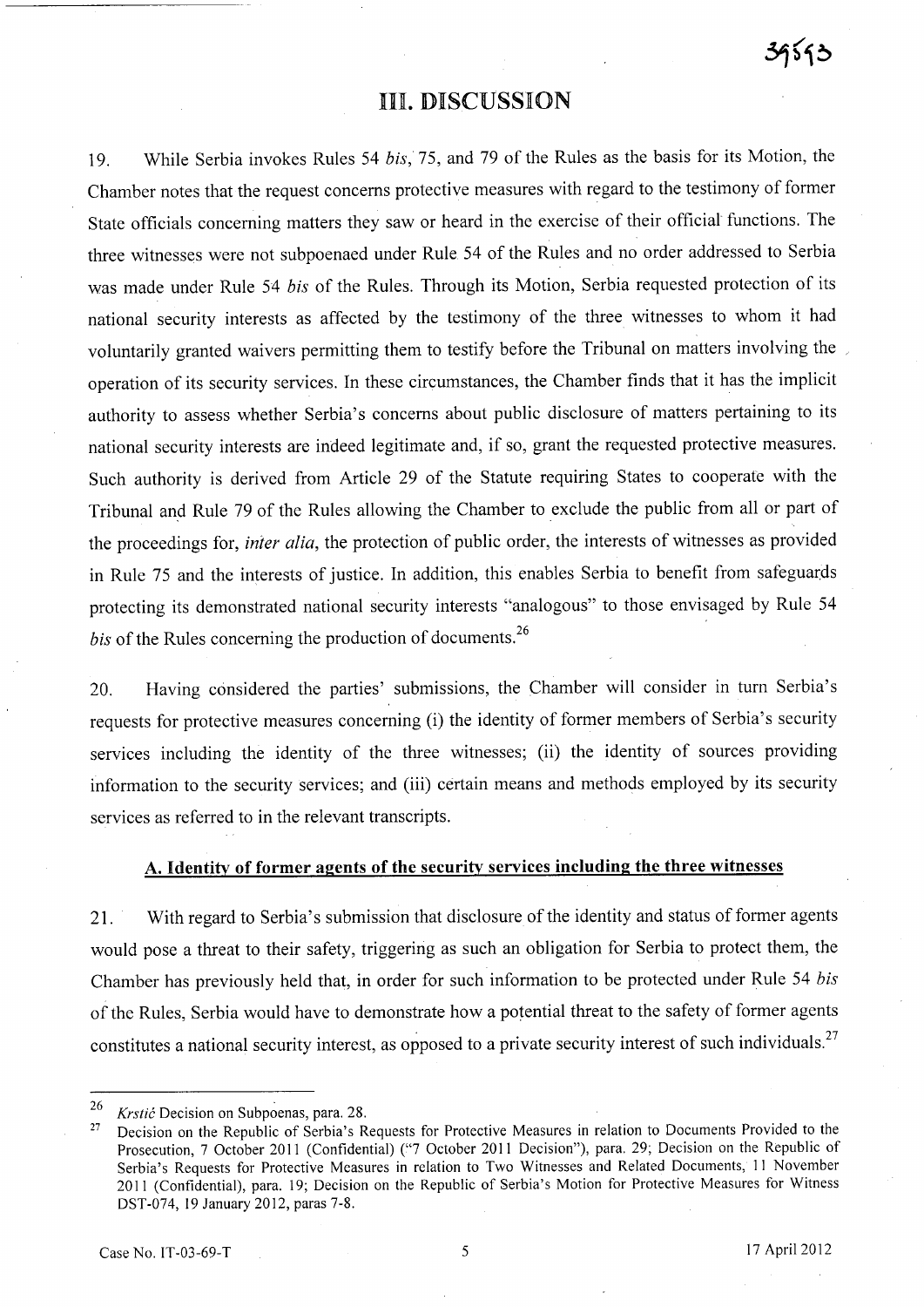Serbia has not demonstrated how public disclosure of the identity of the particular former agents and witnesses would prejudice its national security interests. The Chamber notes that, in any event, none of the witnesses made any suggestion as to any perceived threat to their safety and no other possible prejudice to Serbia's national security interests has been demonstrated. In these circumstances, the Chamber is unable to conclude that public disclosure of the identity of former agents, including the witnesses, would prejudice Serbia's national security interests or otherwise undermine the interests of justice.

### B. **Identity of sources**

22. With regard to Serbia's request concerning the' identity of sources providing information to its security services, the Chamber reiterates its considerations set out in its Decision of 7 October 2011 and finds that such information should be redacted in order to protect Serbia's national security interests.<sup>28</sup> Accordingly, the Chamber finds that the information identified by Serbia in its proposed redactions in Annexes E5, E11, and F4 to its submissions of 9 January 2012 should be protected. The Chamber notes that in Annexes E6 and F5 to its submissions of 9 January 2012, Serbia requested the redaction of the names of former agents as well as the names of sources. For the reasons set out in paragraph 21 above, the Chamber grants the request only in so far as the protection of the identity of sources is concerned and denies the request concerning the identity of former agents identified as such in other annexes to Serbia's submissions.<sup>29</sup>

### C. **Methods employed by the security services**

23. The Chamber considers that, in order for methods employed by Serbia's security services to be granted confidentiality so as to protect Serbia's national security interests, there must be a clear and identifiable link between public disclosure and any ensuing prejudice to such interests. As the Chamber previously noted in the context of a request under Rule 54 *bis* of the Rules, this could be the case, for instance, in the event of disclosure capable of endangering ongoing intelligence gathering efforts or disclosure identifying cooperation with foreign intelligence services.<sup>30</sup>

24. The redactions proposed in Annexes E3 and E8 to Serbia's Submissions of 9 January 2012 concern general information about the compilation of analytical reports, the use of discussions with persons from areas with deteriorated security to obtain information and the use of pseudonyms for persons under investigation. The Chamber does not find that, as such, disclosure of this information would result in any prejudice to national security interests.

 $28$  7 October 2011 Decision, para. 27.

<sup>&</sup>lt;sup>29</sup> In particular, Annexes B<sub>1</sub> and E9 to Serbia's submissions of 9 January 2012.

<sup>30 23</sup> November 2011 Decision, para. 14; 7 October 2011 Decision, para. 29.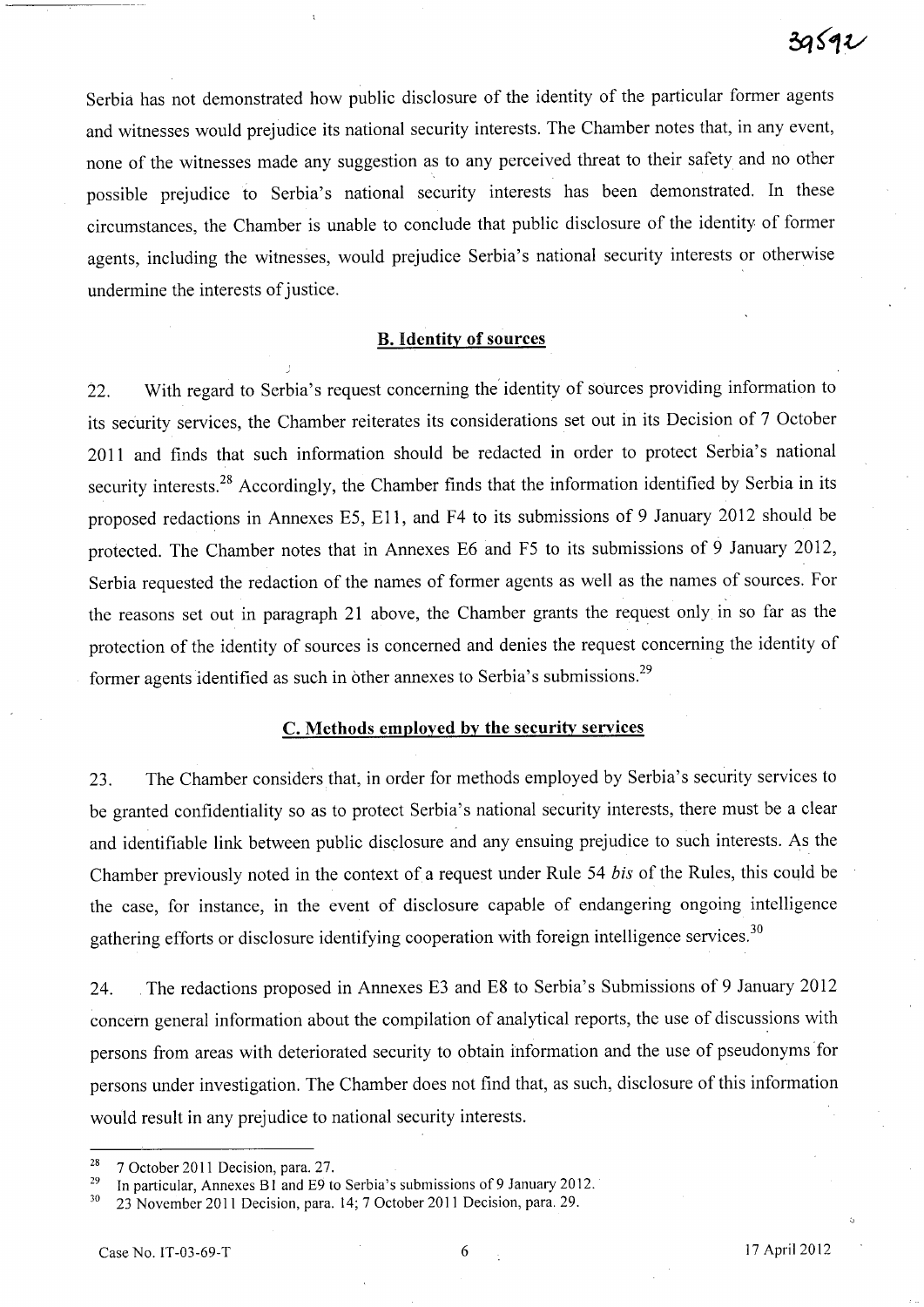25. The Chamber notes that in Annex E10 to Serbia's Submissions of 9 January 2012, Serbia sought protection of information concerning methods of gathering intelligence which identifies contacts with foreign intelligence services. Given that public disclosure of such information would most likely undermine Serbia's cooperation with foreign intelligence services and could potentially affect another State's national security interests, the Chamber is- prepared to accept that public disclosure of this information could prejudice Serbia's national security interests and, accordingly, grants this part of the request.

# IV. DISPOSITION

26. For the foregoing reasons, pursuant to Article 29 of the Statute, Rule 54, and Rule 79 read in conjunction with Rule 54 *bis* of the Rules, the Chamber hereby

DENIES Serbia's request for protective measures concerning the identity of witnesses Lemi6, Krsmanović, and Knežević and the identity of the former members of Serbia's security services identified in the annexes to Serbia's submissions of 9 January 2012;

LIFTS the protective measures ordered provisionally with regard to protection of the identity of witnesses Lemić, Krsmanović and Knežević;

INSTRUCTS the Registry to lift the confidentiality of pseudonym sheets D370, D387 and D408 concerning the above witnesses;

INSTRUCTS the Stanišić Defence to submit a public summary of Witnesses Krsmanović and Knežević's Rule 92 *ter* statements within ten days from the date of this decision;

GRANTS Serbia's request for redactions to parts of the transcripts of the three witnesses' testimony identifying sources used by its security services;

GRANTS Serbia's request for redactions to parts of the above transcripts identifying methods employed by its security services in part and, in particular, in so far as information identifying contacts with foreign intelligence services is concerned;

**INSTRUCTS** the Registry to omit the following from the public version of the transcript of the proceedings and to edit the corresponding parts of the audio-visual record:

(i) information concerning sources identified in Serbia's proposed redactions set out in Serbia's Submissions of 9 January 2012 and, in particular, Annex E5, Annex Ell,